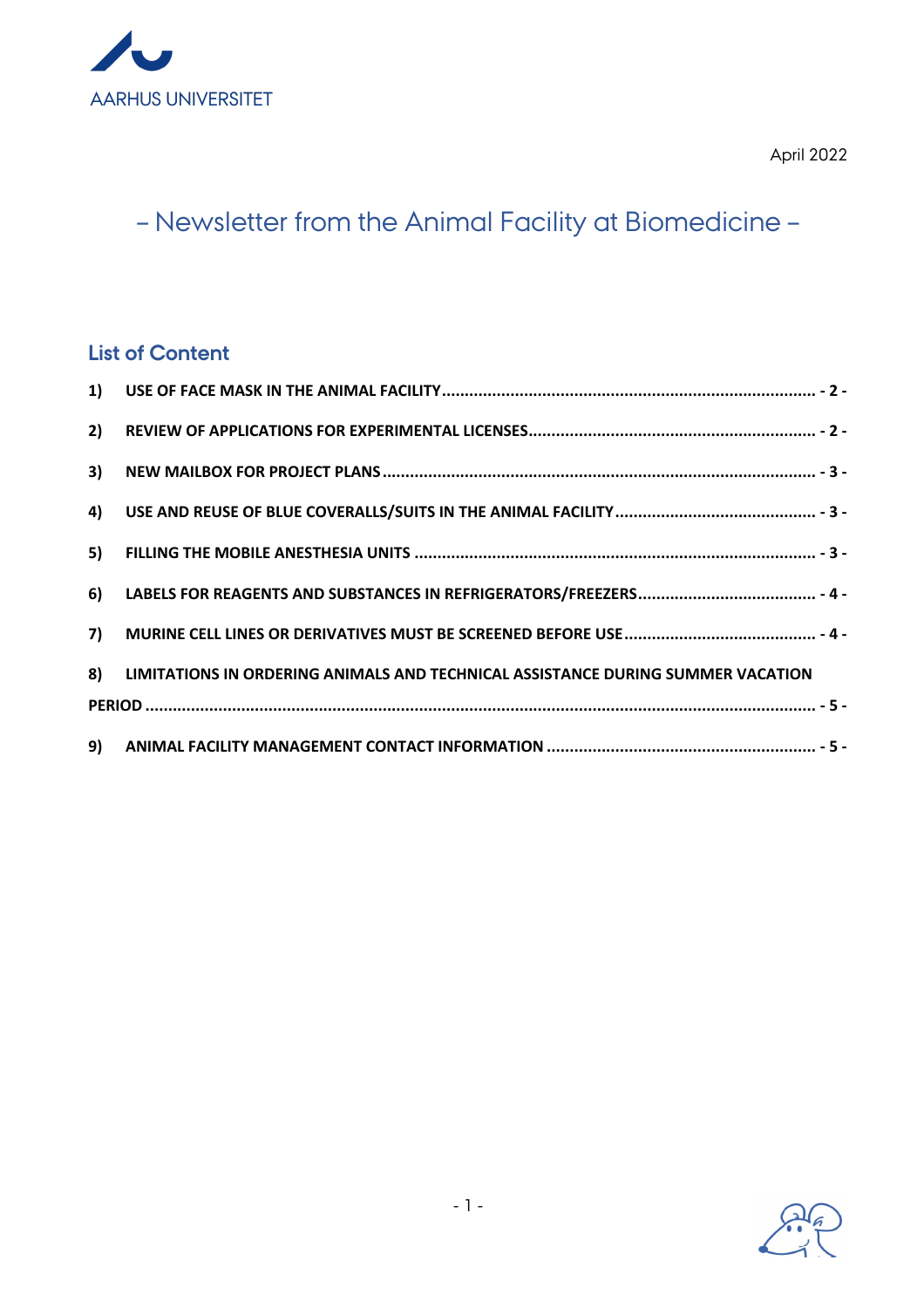

## 1) Use of face mask in the Animal Facility

Using a face mask will no longer be mandatory when entering the Animal Facility.

However, to ensure personal protective measures and animal health status, face mask is mandatory to use when handling animals outside a LAF changing station.

This means that face mask must be used when opening a cage and handling and working with animals in behavior and procedure rooms.

It is not necessary to wear a face mask while working in a LAF changing station, or while being in the halls, changing room, the office floor etc.

Preventive hygienic measures are still very important for all work in the Animal Facility. Thus, it is very important that all users remember always to tidy up and ensure thorough cleaning and disinfection of working areas, surfaces and equipment.

### 2) Review of applications for experimental licenses

Remember that it is possible to receive assistance from the veterinary team in reviewing applications for animal experiments before submission to the Animal Experiments Inspectorate. The veterinarians can help with all aspects of the application, for example:

- Experimental setup
- Anesthesia and analgesia protocols
- Humane and/or experimental endpoints
- Incorporation of the 3Rs
- Submission process

It is also possible to get advice and guidance on specific scientific questions or topics before submission. If you would like assistance from the veterinary staff in reviewing your application, please do not hesitate to contact the vets.

If you want assistance with your application before submission, please send it to the veterinarians in due time. You should expect a response time of 1-2 weeks depending on other assignments and general work load in the Animal Facility.

Meeting dates of the Council of Animal Experiments for spring and summer:

- April 28<sup>th</sup>
- $\bullet$  May 19<sup>th</sup>
- $\bullet$  June 23rd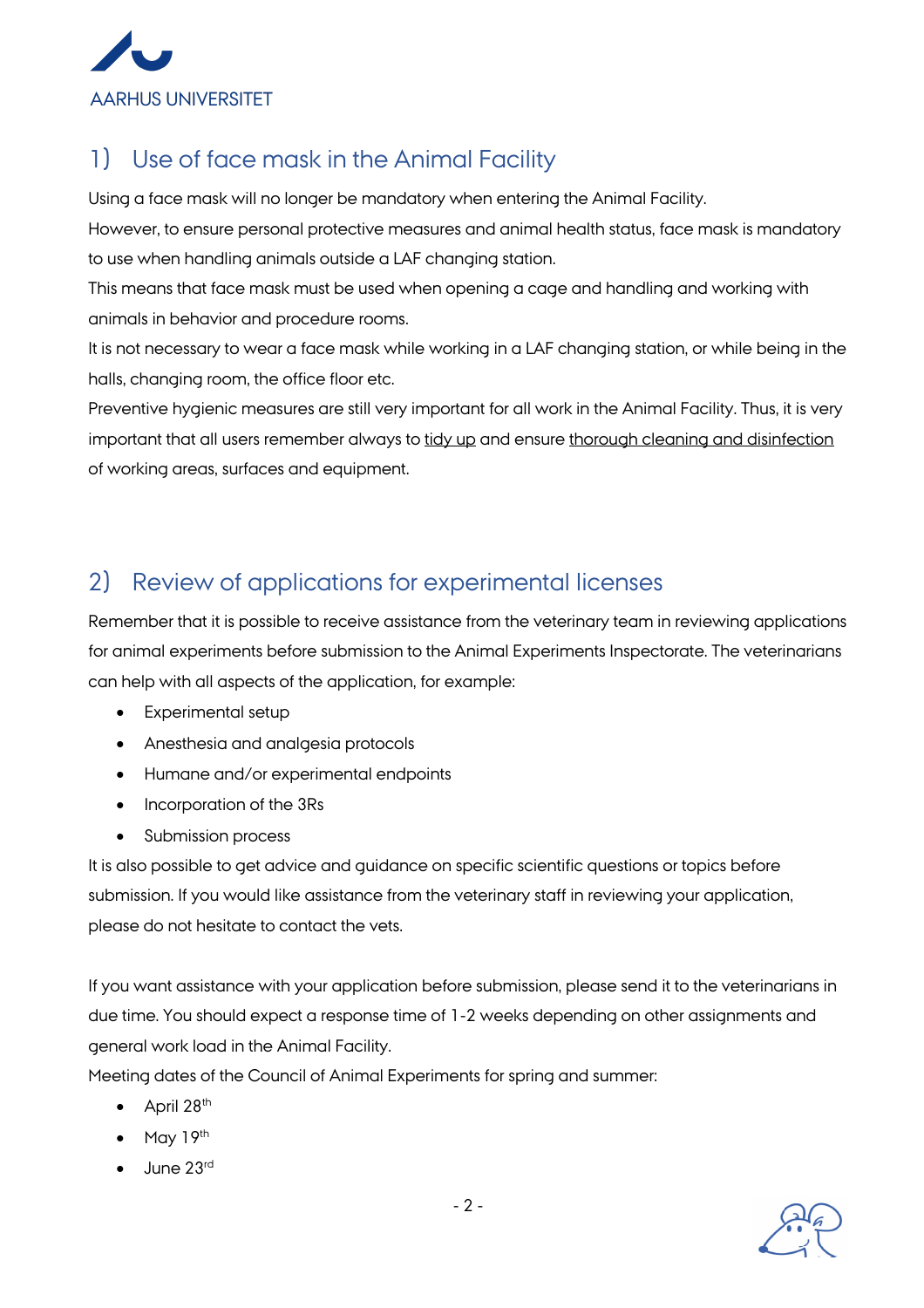

August 25<sup>th</sup>

Meeting dates for fall and winter will follow in a later newsletter and can also be found on the Danish Veterinary and Food Administration's wep page.

#### 3) New mailbox for project plans

From **May 1st 2022**, all project plans for approval must be sent to projectplan@biomed.au.dk which the facility veterinarians have access to. They will check the mailbox regularly and together with researchers and animal caretakers work to approve the project plan.

The approved project plan must still be used in connection with ordering animals. Hence, the project plan must be sent for approval at least three weeks before study start in order to make sure it will be approved and the animals can be ordered in due time.

Example: If you wish to start a study by June  $1<sup>st</sup>$ , the filled project plan must be sent to projectplan@biomed.au.dk no later than May 11<sup>th</sup>.

Please note that this also applies for animals bred in-house in the barrier. They will not be sent out from the barrier for experiments until there is an approved project plan available.

#### 4) Use and reuse of blue coveralls/suits in the Animal Facility

Due to an increased amount of researchers, we are experiencing difficulties in supplying enough of the blue coveralls/suits that are mandatory to wear in the Animal Facility. Therefore, please reuse your blue coveralls if you have not been in direct contact with or handled animals and the suit is not dirty. For reusing coveralls, please store it in your black box or put it back on the shelf.

### 5) Filling the mobile anesthesia units

As we experience leak-issues with the filler keys when filling the anesthesia units, please make sure to fill it under one of the mobile/retractable fume extractors located in the procedure rooms. This will minimize the exposure to isoflurane vapors.

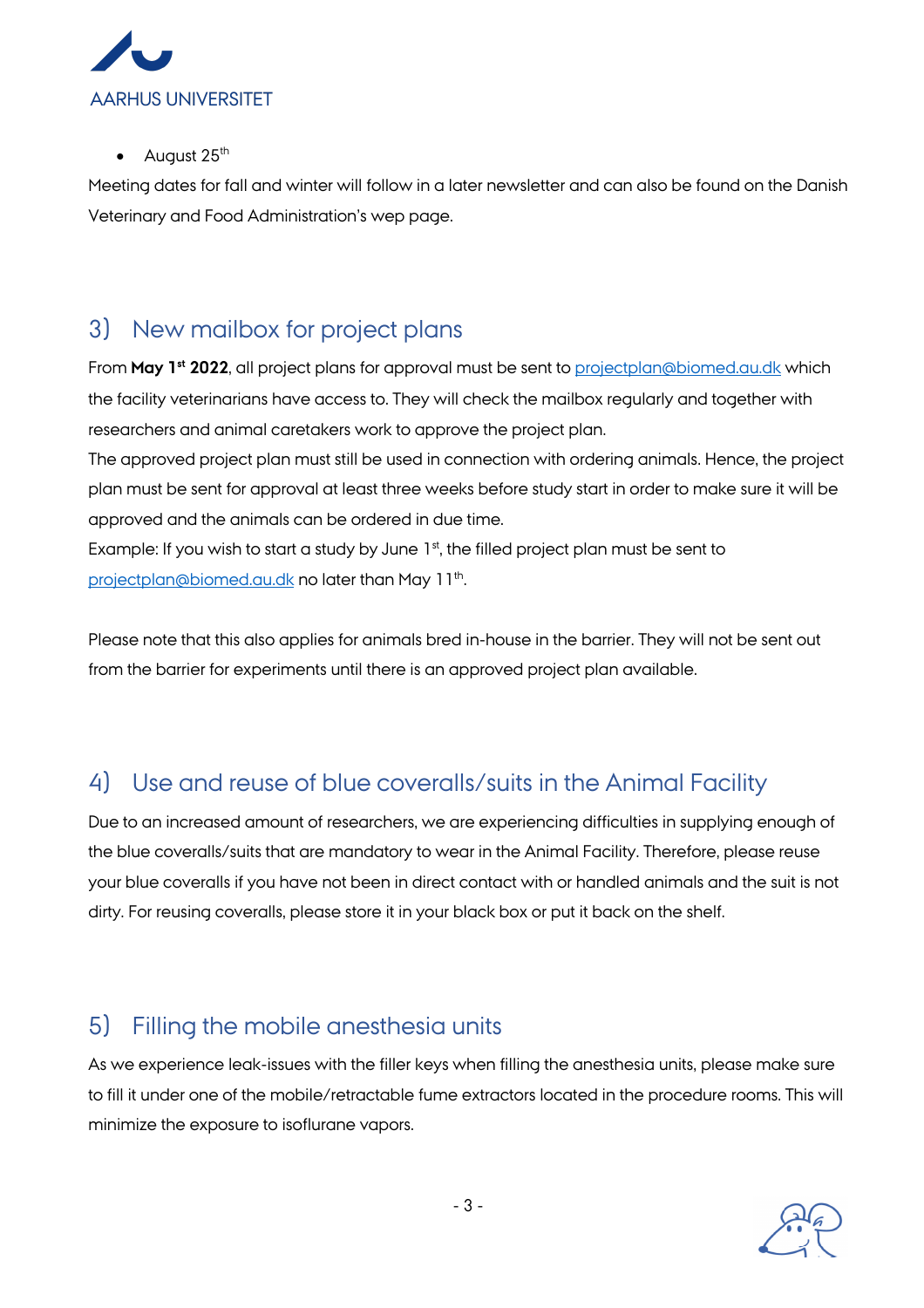

## 6) Labels for reagents and substances in refrigerators/freezers

Labels for marking of reagents, medicines and other substances are available in the freezer room in the Animal Facility on the cabinet directly opposite the door (see image below).

As of **May 1st 2022** it will be mandatory to mark everything with a label containing information about the following:

- Content/substance and concentration
- User and contact information
- Start and end time

It your reagent is contained in a tube unfit to mark with a label, please place the tube in a zip lock bag and place the label on the bag. Zip lock bags are also available in the freezer room.

Reagents that are currently in the refrigerators or freezers **will be discarded after May 1st 2022** if they are not clearly labelled.



#### 7) Murine cell lines or derivatives must be screened before use

Murine cell lines and derivatives can be a source of contamination for the animals housed in the Animal Facility and therefore any such cell lines must be screened for relevant infectious agents and contaminants before entry.

The Animal Facility can help arrange shipment to and screening through IDEXX Laboratories. Please be aware that the expenses for screening will be charged to the user. If you need help assessing whether a cell line can be brought in or want to know more, please contact the veterinary staff in the Animal Facility.